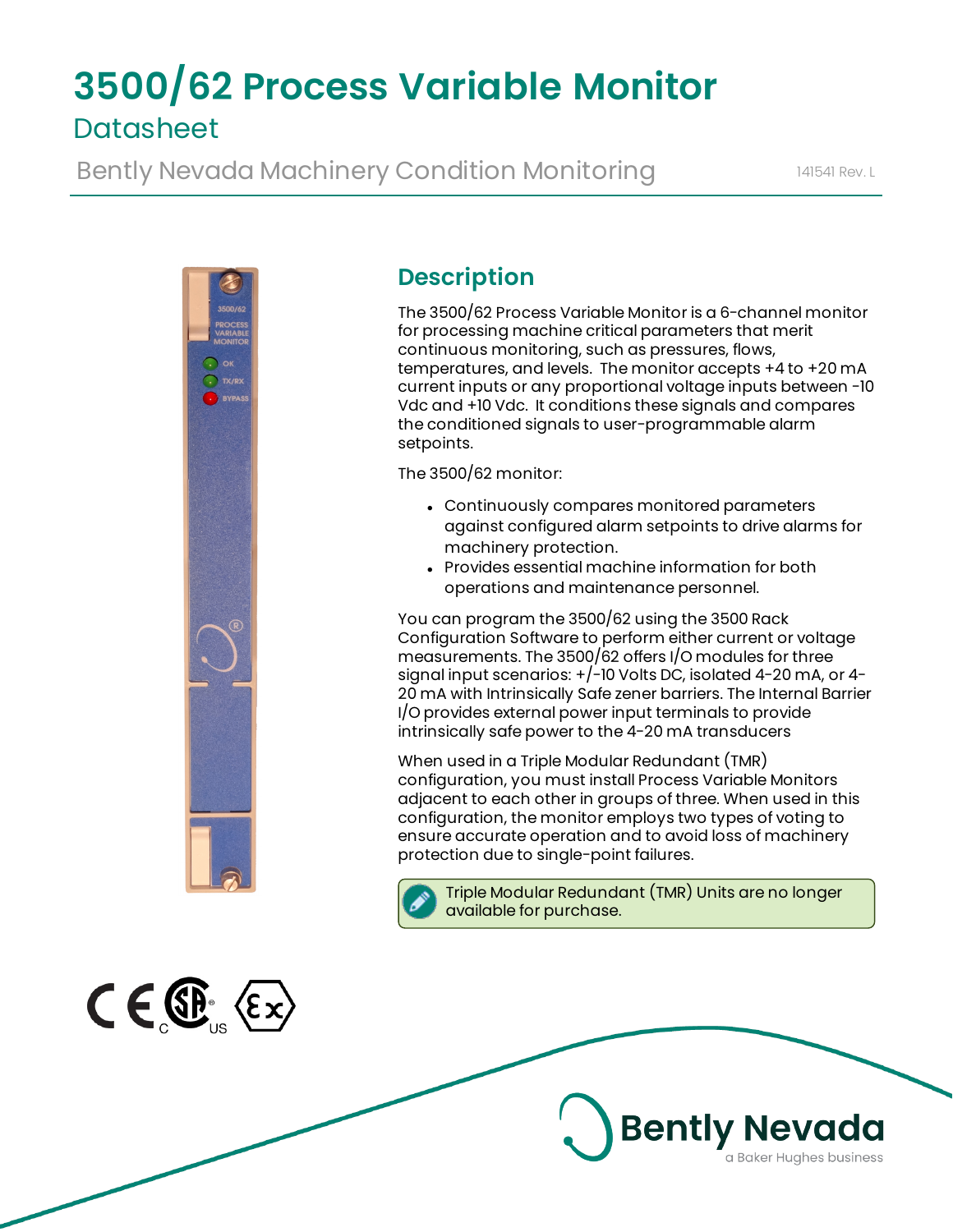# **Specifications**

### **Inputs**

| <b>Signal</b>                                                       |                                        |
|---------------------------------------------------------------------|----------------------------------------|
| $+/-10$ Vdc I/O                                                     | -10 Vdc to +10 Vdc                     |
| 4-20 mA Barrier I/O                                                 | 4-20 mA DC                             |
| 4-20 mA Isolated I/O                                                | 4-20 mA DC.                            |
| Voltage Compliance<br>$(4-20 \text{ mA}$ Barrier I/O<br>4-20mA out) | 13.66V                                 |
| Isolation<br>$(4 - 20 \text{ mA}$ ISO I/O<br>only)                  | 500 volts                              |
| <b>Input Impedance</b>                                              |                                        |
| $+/-10V1/O$                                                         | 1 MO                                   |
| 4-20 mA Barrier I/O                                                 | $50\,\Omega$                           |
| 4-20 mA Isolated I/O                                                | 50 O                                   |
| Power Consumption                                                   | 7.0 watts, typical.                    |
| External transducer<br>Power (Internal<br>Barrier I/O Only)         | +24 Vdc. +/- 5% @ 250<br>mA max. Fused |

### **Outputs**

| <b>Front Panel LEDs</b> |                                                                                                            |
|-------------------------|------------------------------------------------------------------------------------------------------------|
| OK I FD                 | Indicates when the Process<br>Variable Monitor is operating<br>properly.                                   |
| TX/RX LED               | Indicates when the Process<br>Variable Monitor is<br>communicating with other<br>modules in the 3500 rack. |
| Bypass LED              | Indicates when the Process<br>Variable is in Bypass Mode.                                                  |

# **Signal Conditioning**



Specified at +25 °C (+77 °F). Full-scale range for each channel is set in the field via 3500 Configuration Software. No calibration is required.

| Accuracy                   | Within ±0.33% of full-scale<br>typical, ±1% maximum.                                                                     |
|----------------------------|--------------------------------------------------------------------------------------------------------------------------|
| <b>Full Scale</b><br>Range | Maximum 20,000 units mapped<br>over the input signal span.<br>Minimum input signal span for<br>voltage input is 2 volts. |

### **Alarms**

#### **Alarm Setpoints**

User can set Alert and Danger setpoints for the value measured by the monitor. Alarms are adjustable and can normally be set from 0 to 100% of full-scale for each measured value. The exception is when the full-scale range exceeds the range of the sensor in which case the setpoint will be limited to the range of the sensor. Accuracy of alarms is to within 0.13% of the desired value. The Process Variable Monitor has both under and over alarm setpoints.

#### **Alarm Time Delays**

User can use software to set alarm delays as follows:

| Alert  | From 1 to 60 seconds in 1 second<br>intervals.   |
|--------|--------------------------------------------------|
| Danger | From 1 to 60 seconds in 0.5<br>second intervals. |

### **Proportional Values**

Proportional values are Process Variable measurements used to monitor the machine. The Process Variable Monitor returns current or voltage proportional values in a variety of different units that are configurable.

### **Environmental Limits**

| Operating | -30°C to +65°C (-22°F to             |
|-----------|--------------------------------------|
|           | Temperature   +149°F) when used with |
|           | Internal/External Termination        |

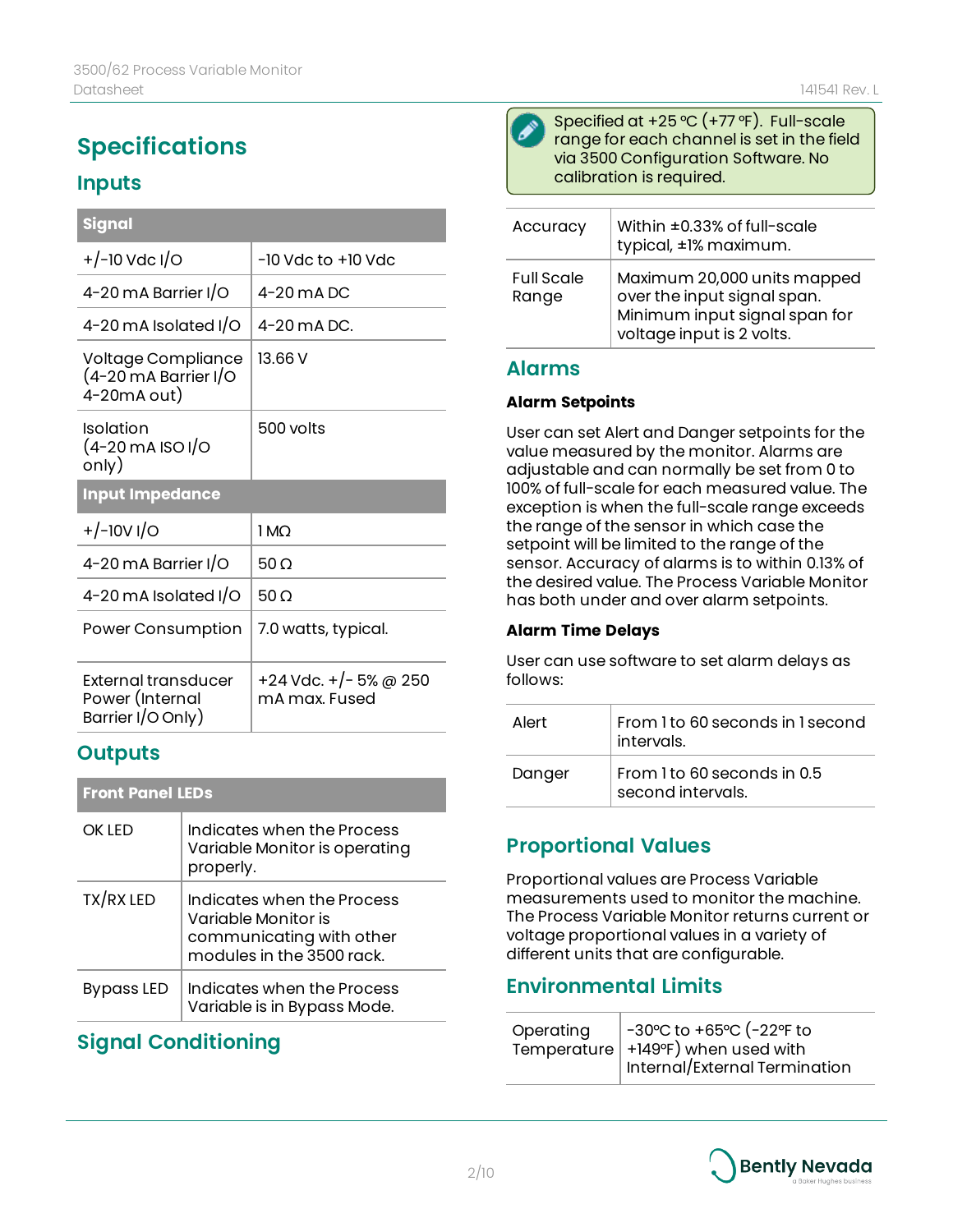|                          | I/O Module.                                                                                                   |
|--------------------------|---------------------------------------------------------------------------------------------------------------|
| Operating<br>Temperature | 0°C to +65°C (+32°F to +149°F)<br>when used with Internal Barrier<br>I/O Module (Internal<br>$i$ ermination). |
| Storage<br>Temperature   | 40°C to +85°C<br>(-40°F to +185°F).                                                                           |
| Humidity                 | 95%, noncondensing.                                                                                           |

## **Monitor Module**

| Dimensions<br>(height x<br>width x<br>depth) | 241.3 mm x 24.4 mm x 241.8 mm<br>$9.50$ in x 0.96 in x $9.52$ in )                        |
|----------------------------------------------|-------------------------------------------------------------------------------------------|
| Weight                                       | $0.82$ kg $(l.8$ lbm $)$                                                                  |
|                                              | I/O Modules (without barriers)                                                            |
| Dimensions<br>(height x<br>width x<br>depth) | 241.3 mm x 24.4 mm x 99.1 mm<br>$(9.50 \text{ in } x 0.96 \text{ in } x 3.90 \text{ in})$ |
| Weight:                                      | $0.20$ kg $(0.44$ lbm $)$                                                                 |
|                                              | 1/0 Module (with barriers)                                                                |
| Dimensions<br>(height x<br>width x<br>depth) | 241.3 mm x 24.4 mm x 99.1 mm<br>$(9.50 \text{ in } x 0.96 \text{ in } x 3.90 \text{ in})$ |
| Weight                                       | $0.46$ kg $(l.01$ lbm $)$                                                                 |
|                                              |                                                                                           |

# **Rack Space Requirements**

| Monitor<br>Module     | 1 full-height front slot. |
|-----------------------|---------------------------|
| I/O<br><b>Modules</b> | 1 full-height rear slot.  |

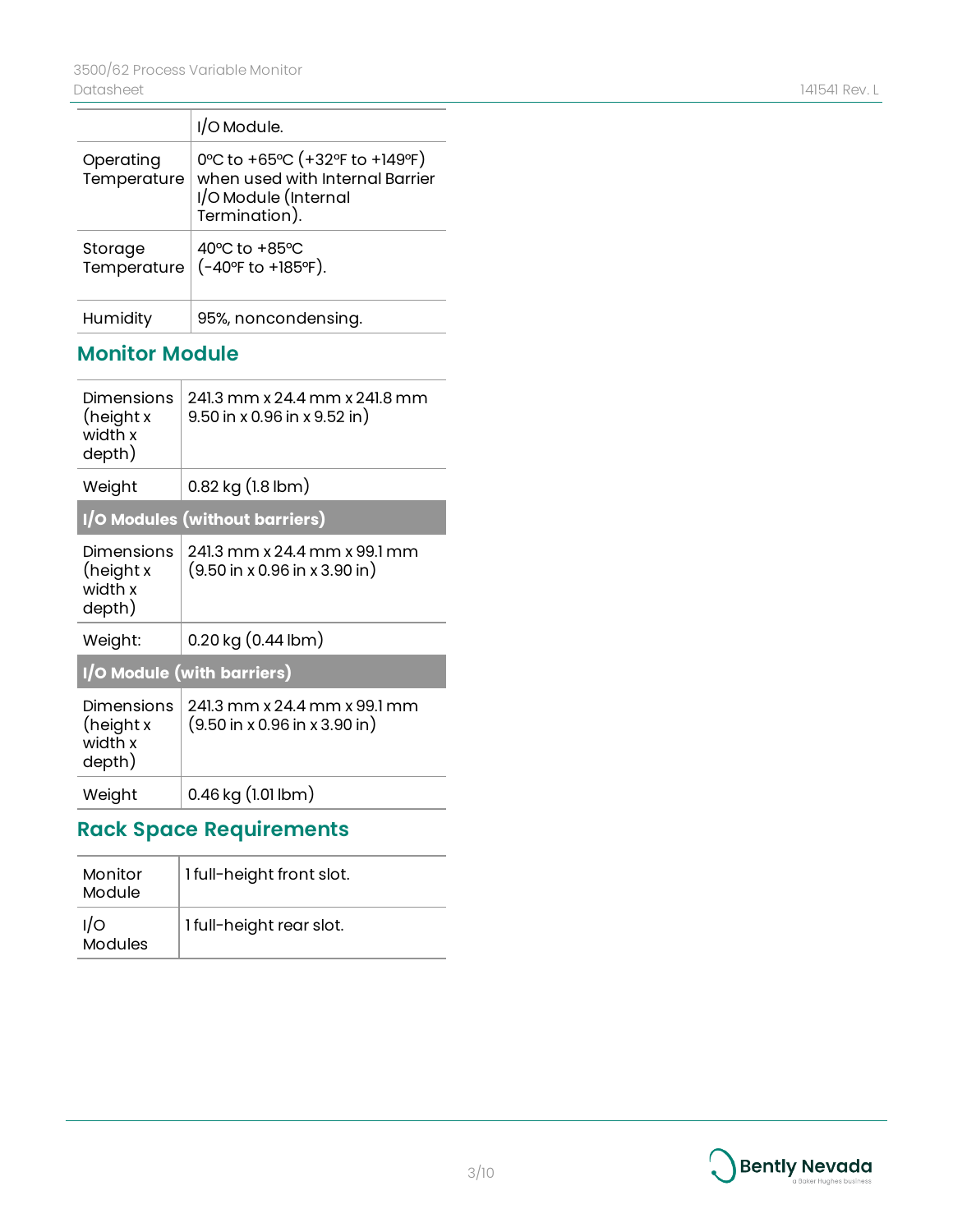# **Compliance and Certifications (Approvals pending)**

### **FCC**

This device complies with part 15 of the FCC Rules. Operation is subject to the following two conditions:

- This device may not cause harmful interference.
- This device must accept any interference received, including interference that may cause undesired operation.

### **EMC**

European Community Directive:

EMC Directive 2014/30/EU

Standards:

EN 61000-6-2; Immunity for Industrial Environments EN 61000-6-4; Emissions for Industrial Environments

### **Electrical Safety**

European Community Directive:

LV Directive 2014/35/EU

Standards:

EN 61010-1

### **RoHS**

European Community Directive:

RoHS Directive 2011/65/EU

### **Cyber Security**

Designed to meet IEC 62443

### **Maritime**

DNV GL rules for classification – Ships, offshore units, and high speed and light craft

ABS Rules for Condition of Classification, Part 1

- Steel Vessels Rules
- Offshore Units and Structures

### **Functional Safety**

SIL 2

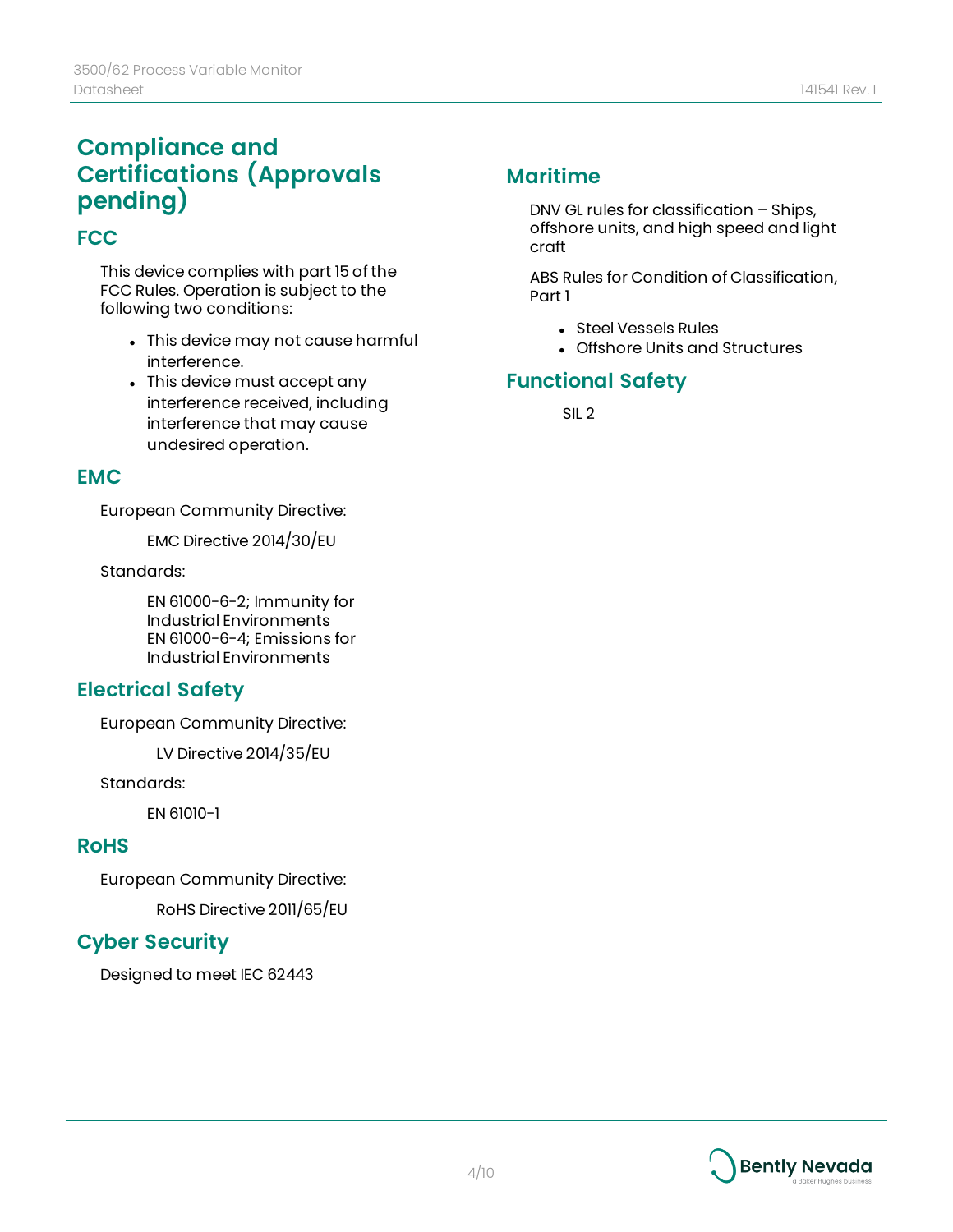# **Hazardous Area Approvals**



For the detailed listing of country and product specific approvals, refer to the *Approvals Quick Reference Guide* (108M1756) available from [Bently.com.](http://www.bently.com/)

# **CSA/NRTL/C**

| When used with I/O<br>module ordering<br>options without<br>internal barriers | Class I, Zone 2: AEx/Ex nA nC ic<br>IIC T4 Gc;<br>Class I, Zone 2: AEx/Ex ec nC ic<br>IIC T4 Gc;<br>Class I, Division 2, Groups A, B, C,<br>and D;<br>T4 @ Ta= −20˚C to +65˚C (−4˚F to<br>$+149^{\circ}F$<br>When installed per drawing<br>149243 or 149244.                                       |
|-------------------------------------------------------------------------------|----------------------------------------------------------------------------------------------------------------------------------------------------------------------------------------------------------------------------------------------------------------------------------------------------|
| When used with I/O<br>module ordering<br>options with<br>internal barriers    | Class I, Zone 2: AEx/Ex nA nC ic<br>[ia Ga] IIC T4 Gc;<br>Class I, Zone 2: AEx/Ex ec nC ic<br>[ia Ga] IIC T4 Gc;<br>Class I, Division 2, Groups A, B, C,<br>and D (W/ IS Output for Division<br>1)<br>T4 @ Ta= −20°C to +65°C (−4°F to<br>$+149^{\circ}F$<br>When installed per drawing<br>138547. |

# **ATEX/IECEx**

|                                                                            | ξx) <sub>ιι 3 G</sub>                                                                                  |
|----------------------------------------------------------------------------|--------------------------------------------------------------------------------------------------------|
| When used with I/O<br>module ordering                                      | Ex nA nC ic IIC T4 Gc:<br>Ex ec nC ic IIC T4 Gc:                                                       |
| options without<br>internal barriers                                       | T4 @ Ta= -20°C to +65°C (-4°F to<br>$+149^{\circ}F$<br>When installed per drawing<br>149243 or 149244. |
|                                                                            | $\left\langle \epsilon\mathbf{x}\right\rangle_{\mathsf{II}\;3\left(1\right)\,\mathsf{G}}$              |
| When used with I/O<br>module ordering<br>options with<br>internal barriers | Ex nA nC ic $[ia Ga]$ IIC T4 Gc;<br>Ex ec nC ic $ $ ia Ga $ $ IIC T4 Gc;                               |
|                                                                            | T4 @ Ta= -20°C to +65°C (-4°F to<br>$+149^{\circ}F$<br>When installed per drawing<br>138547.           |

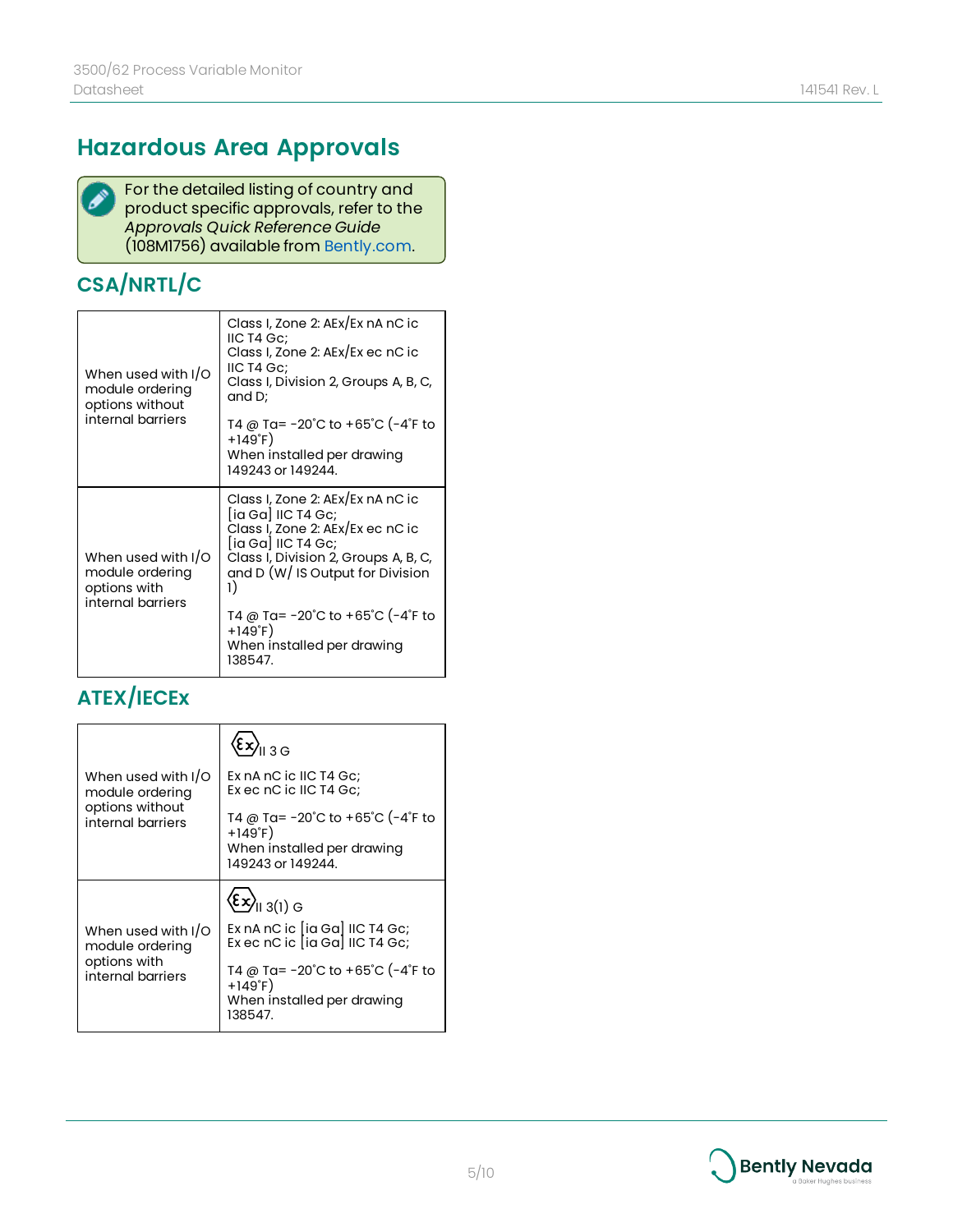# **Ordering Considerations**

#### **General**

If the 3500/62 Module is added to an existing 3500 Monitoring System, the monitor requires the following (or later) firmware and software versions:

- $\cdot$  3500/20 Module Firmware 1.07 (Rev G)
- $\cdot$  3500/01 Software Version 2.20
- $\cdot$  3500/02 Software Version 2.10
- $\cdot$  3500/03 Software Version 1.20

If the Internal Barrier I/O is used the system must also meet these requirements:

- $\cdot$  3500/62 Module Firmware- 1.06 (Rev C)
- $\cdot$  3500/01 Software Version 2.30

You cannot use External Termination Blocks with Internal Termination I/O modules.

When ordering I/O Modules with External Terminations, you must order the External Termination Blocks and Cables separately.

### **Internal Barrier I/O Module**

| Important<br>info | Consult the 3500 Internal Barrier<br>specification sheet (part<br>number 141495-01) if you select<br>the Internal Barrier Option. |
|-------------------|-----------------------------------------------------------------------------------------------------------------------------------|
| Fuse              | 250 mA, 250 V fast blow type.                                                                                                     |

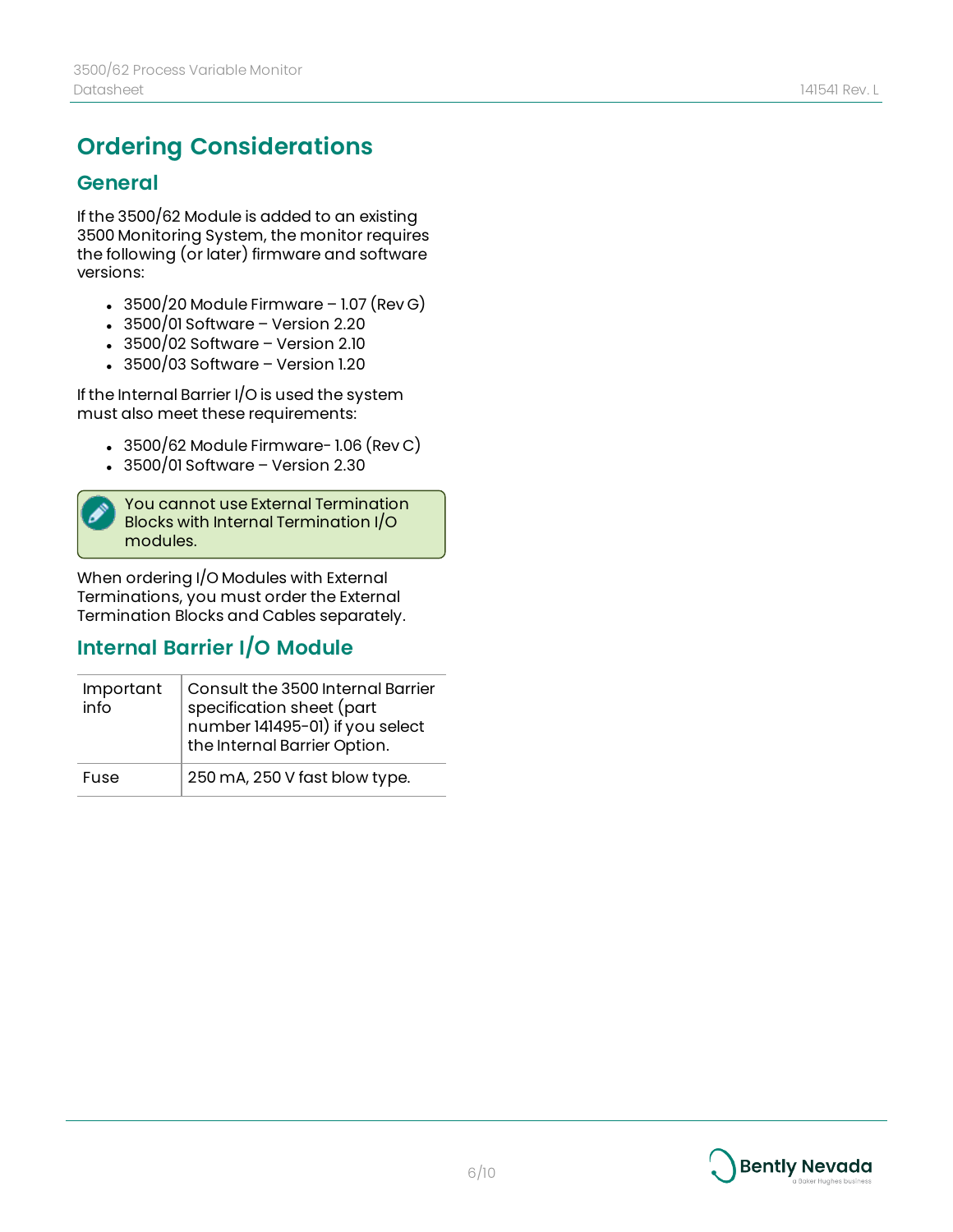# **Ordering Information**

For the detailed listing of country and ◢ product specific approvals, refer to the *Approvals Quick Reference Guide* (108M1756) available from [Bently.com.](http://www.bently.com/)

### **Process Variable Monitor**

### **3500/62-AA-BB**

#### **A: I/O Module Type**

|    | -10 to +10 Vdc I/O Module with Internal<br><b>Terminations</b>                              |
|----|---------------------------------------------------------------------------------------------|
| 02 | -10 to +10 Vdc I/O Module with External<br>Terminations                                     |
| 03 | Isolated $+4$ to $+20$ mA I/O Module with<br>Internal Terminations                          |
| 04 | Isolated $+4$ to $+20$ mA I/O Module with<br><b>External Terminations</b>                   |
| 05 | Non-Isolated +4 to +20 mA I/O Module<br>with Internal Barriers and Internal<br>Terminations |

#### **B: Agency Approval Option**

| 00 | None                       |
|----|----------------------------|
| 01 | CSA/NRTL/C                 |
| 02 | ATEX/CSA (Class 1, Zone 2) |
|    |                            |

Agency Approval Option B 02 is available only with Ordering Options A 01 and A 05.

# **External Termination Blocks**

| 136595-01 | 3500/62 External Termination<br>Block (Terminal Strip<br>Connectors). |
|-----------|-----------------------------------------------------------------------|
| 136603-01 | 3500/62 External Termination<br>Block (Euro Style Connectors).        |

# **Cables**

### **3500/62 Transducer (XDCR) Signal to External Termination (ET) Block Cable**

#### **134544-AAAA-BB**

| A: Cable Length                 |                        |  |
|---------------------------------|------------------------|--|
| 0005                            | 5 feet (1.5 metres)    |  |
| 0007                            | 7 feet (2.1 metres)    |  |
| 0010                            | 10 feet (3 metres)     |  |
| 0025                            | 25 feet (7.5 metres)   |  |
| 0050                            | 50 feet (15 metres)    |  |
| 0100                            | 100 feet (30.5 metres) |  |
| <b>B: Assembly Instructions</b> |                        |  |
| 01                              | Not assembled          |  |
| 02                              | Assembled              |  |

### **Spares**

| <b>Part Number</b> | <b>Description</b>                                                    |
|--------------------|-----------------------------------------------------------------------|
| 163179-03          | 3500/62 monitor                                                       |
| 136590-01          | Firmware IC                                                           |
| 04425545           | Grounding wrist strap (single<br>use)                                 |
| 04400037           | IC removal tool                                                       |
| 136491-01          | -10 Vdc to +10 Vdc I/O Module<br>with internal terminations           |
| 136499-01          | $-10$ Vdc to $+10$ Vdc I/O Module<br>with external terminations       |
| 136294-01          | Isolated $+4$ to $+20$ mA I/O<br>Module with internal<br>terminations |
| 136483-01          | Isolated $+4$ to $+20$ mA I/O<br>Module with external                 |

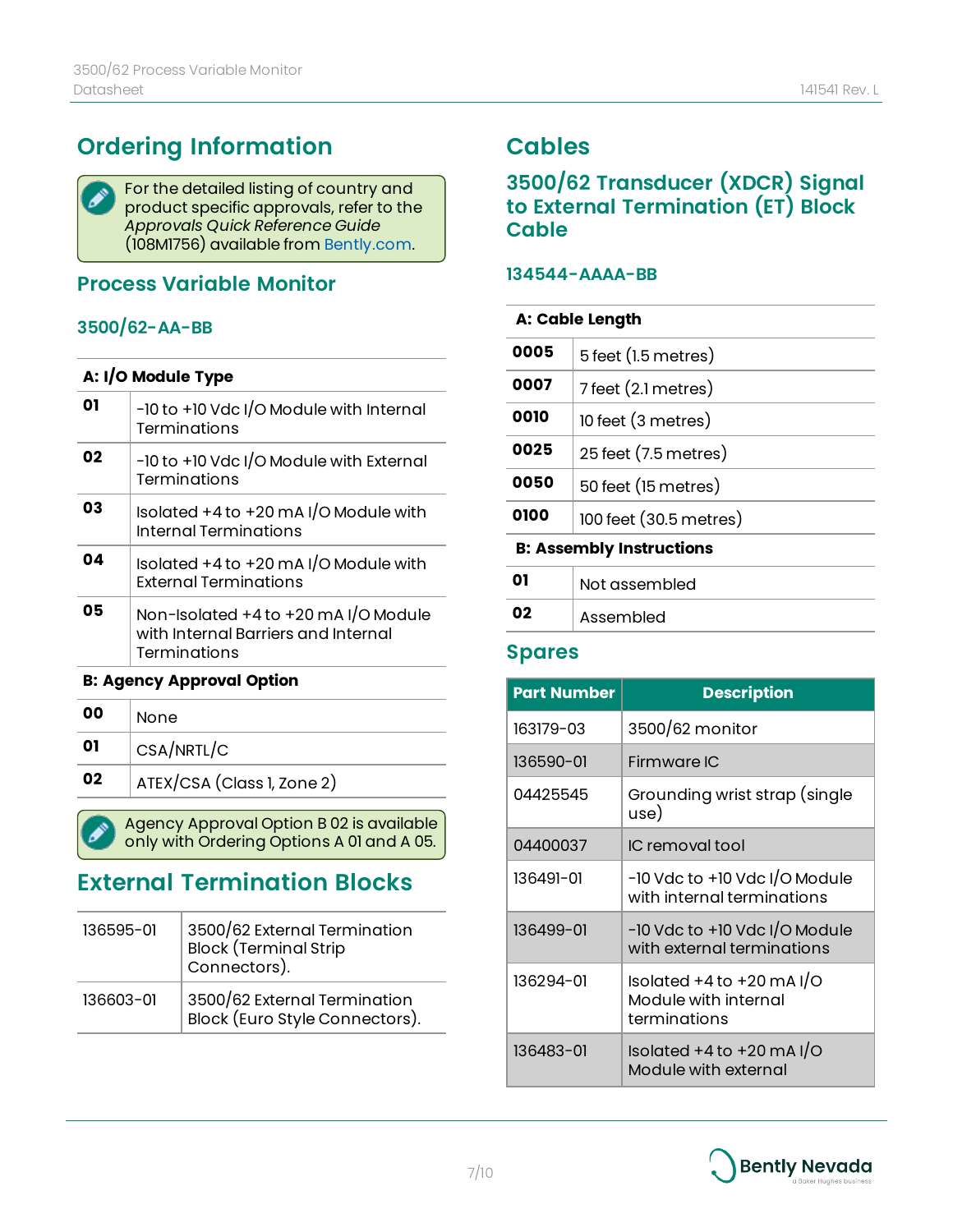| <b>Part Number</b> | <b>Description</b>                                          |
|--------------------|-------------------------------------------------------------|
|                    | terminations                                                |
| 137110-01          | 4 to 20 mA Barrier I/O Module<br>with internal terminations |
| 136973             | 3500/62 User Guide                                          |
| 01700059           | Replacement fuse for barrier                                |

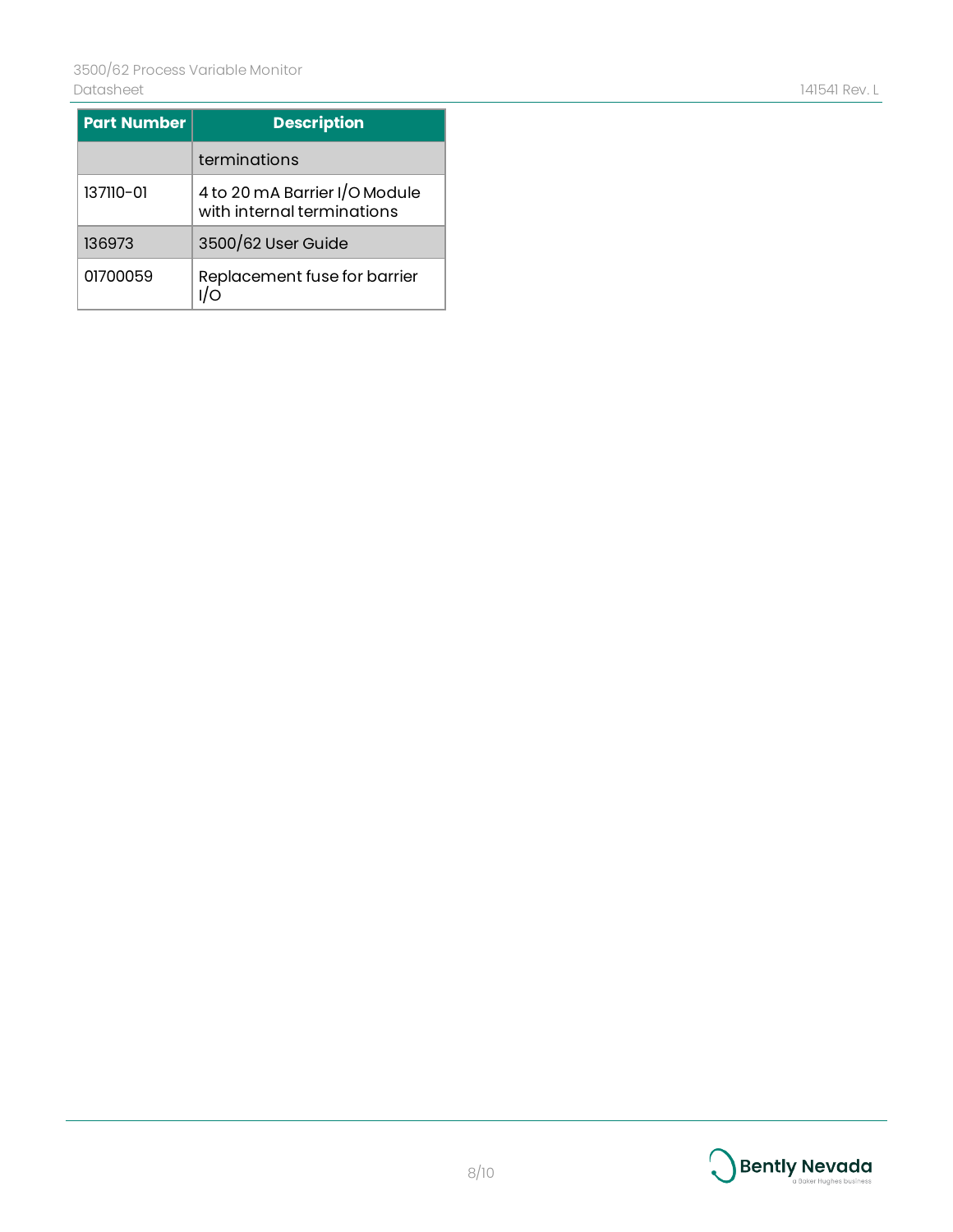# **Graphs and Figures**



- 1. Status LEDs
- 2. Main Module Front View
- 3. 4 to 20mA Internal Terminations I/O Module
- 4. –10 to +10 Vdc Internal Terminations I/O Module
- 5. 4 to 20mA External Terminations I/O Module
- 6. -10 to +10 Vdc External Terminations I/O Module

#### **Figure 1: Front and Rear Views of the 3500/62 Process Variable Monitor**